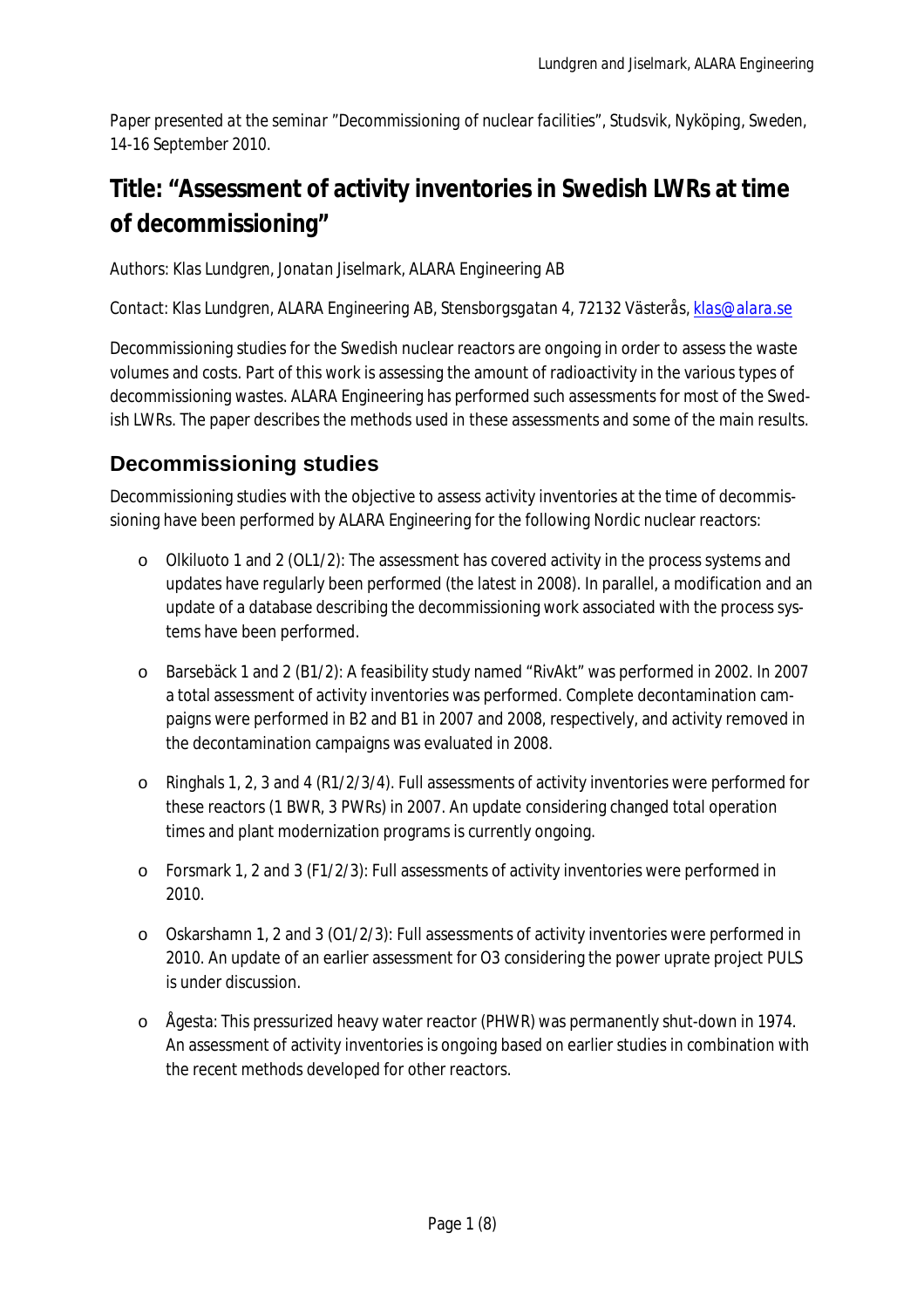### **Methods**

#### *Prerequisites*

The prerequisites for the performed studies are summarized in the following way:

- o The total operation time for each reactor is based on plant specifications. This means actual operation times for the B1/2 reactors, and predicted times, 40, 50 or 60 years, for the reactors still in operation.
- o A decay period of at least one year is presumed. It means that nuclides with half-lives significantly shorter than one year have been disregarded.
- o Operational waste such as spent fuel, ion exchange resins and filter media is assumed to have been removed prior to the decommissioning. However, small amounts of waste are assumed to remain in the waste handling systems.
- o No major decontamination campaigns are considered prior to decommissioning.
- o Only plant materials with activity contents expected to exceed the exemption levels are included in the assessment.

#### *Input to activity assessment*

The main inputs to the activity assessments are:

- o Safety Analysis Report (SAR) data describing activity inventories in the plants. Many of these SAR reports have recently been updated in connection to power uprate and modernization projects, i.e. are reflecting most actual operating conditions for the plants.
- o Measured plant data such as dose rate and gamma scan measurements during outage conditions, reactor water data, moisture content in steam, and data describing the fuel leakage history.
- o Components weights and surface areas in contact with active process media. These weights and areas are broken down into system "idents" describing system or part of system with certain activity conditions. These assessments of component data have been performed by other organizations.
- o Future operation conditions such as total operation time, planned modifications (e.g. power uprates), reference time for decommissioning, etc..

#### *Source terms considered*

The following types of source terms are considered in the assessments:

o Neutron induced activity in reactor internals, reactor pressure vessel (RPV), RPV insulation and biological shield of concrete and reinforcement surrounding the RPV. Neutron fluxes in the components are determined by calculations with the 3D neutron transport code MCNP. Compositions of the different materials, including trace elements such as Co, are based on materials specifications, materials certificates, and general information about materials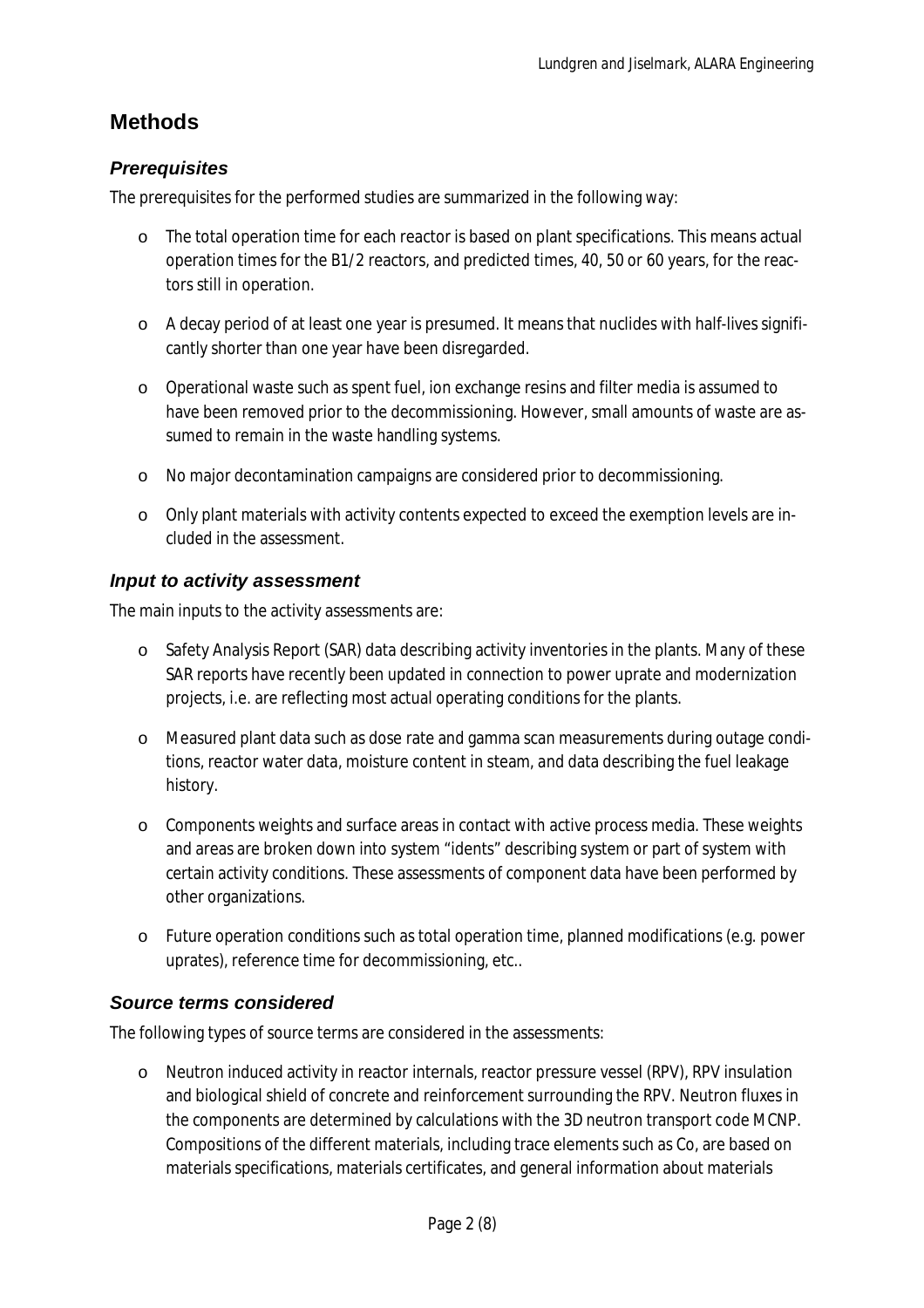compositions. Neutron fluxes, materials compositions, neutron activation cross sections and operation history are combined to calculated activity inventories with the use of different computer models (IndAct, FISPACT).

- o Activated corrosion products on system surfaces, so called "crud". The determination of contamination level on surfaces in the primary circuit, i.e. surfaces in contact with hot reactor water, is based on developed calculation models, CrudAct, for BWRs and PWRs, which are well benchmarked against measured reactor data. The resulting nuclide vectors are distributed between different reactor system idents in relation to measured relative contamination levels of different parts of systems, the primary circuit acting as reference.
- o Fission products and actinides from leaking fuel. SAR leakage models are combined with measured activity data from the plants. Of special interest are the cases with fuel dissolution from rather open fuel failures, where the reactor coolant is in direct contact with the fuel material. Such fuel release turns out to have a significant memory effect in form of uranium contamination on core (so called tramp U), and actinide incorporation in the oxide layers formed on system surfaces. The tramp U causes production of short-lived noble gases that results in noble gas daughter accumulation, Sr-90, Cs-135, Cs-137, etc., in the offgas delay systems.
- o System leakage results in some accumulation of activity in affected building areas of concrete in the plant. This contamination reflects the nuclide composition in the reactor coolant.

### *Nuclides considered*

A review of nuclides of potential interest for the decommissioning was carried out in the B1/2 RivAct project in 2002. Originally 65 nuclides were identified, that later on has been reduced to 30 nuclides as shown in **Table 1**. The table also indicates the main presence of the different nuclides.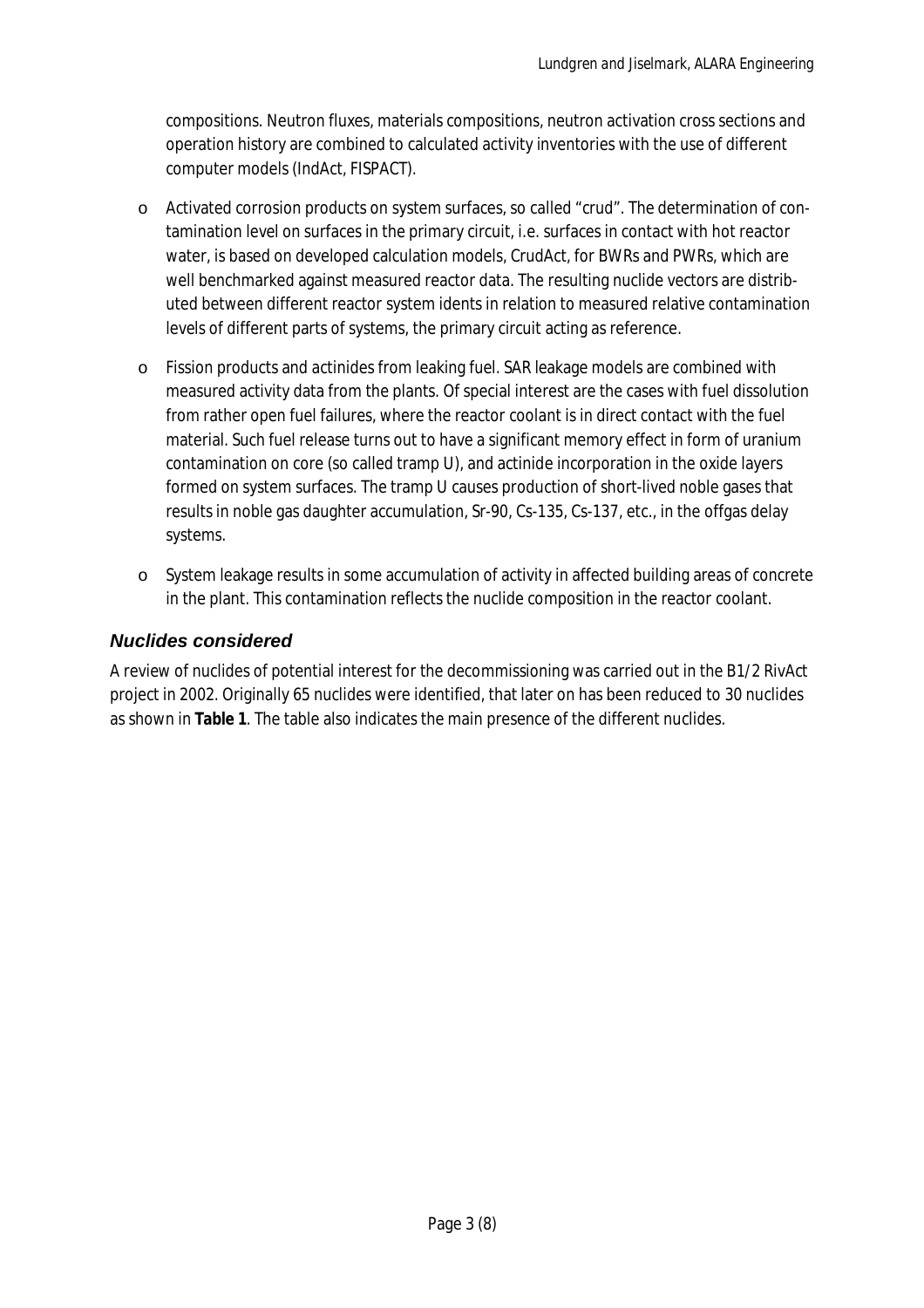| <b>Nuclide</b> | $T_{\frac{1}{2}}$ | <b>Main occurrence</b>               |
|----------------|-------------------|--------------------------------------|
| $H-3$          | 12.33 y           | Control rods (BWR), concrete         |
| $C-14$         | 5.73 kv           | Internals, waste                     |
| CI-36          |                   | 302.01 ky Internals, concrete, waste |
| $Ca-41$        |                   | 103.00 ky Insulation, concrete       |
| <b>Mn54</b>    | 312.5 d           | Internals, RPV, crud                 |
| Fe-55          | 2.70v             | Internals, RPV, crud                 |
| $Co-60$        | 5.27 <sub>V</sub> | Internals, crud                      |
| Ni-59          | 74.95 ky          | Internals, crud                      |
| Ni-63          | 100.04 y          | Internals, crud                      |
| <b>Sr-90</b>   | 29.12 y           | Waste, offgas systems                |
| <b>Nb-94</b>   | 20.30 kv          | <b>Internals, RPV</b>                |
| Tc-99          | 212.86 kv         | Internals, RPV, waste                |
| Ag108m         | 418.00 y          | Control rods (PWR), crud             |
| Ag110m         | 249.9 d           | Control rods (PWR), crud             |
| <b>Cd113m</b>  | 14.09 v           | <b>Control rods (PWR)</b>            |
| <b>Sb-125</b>  | 2.73v             | Crud                                 |
| I-129          | 15.69 My          | Waste                                |
| Cs-134         | 2.06y             | Waste, concrete, insulation          |
| Cs-135         | $2.30$ My         | Waste, offgas systems                |
| <b>Cs-137</b>  | 30.00v            | Waste, offgas systems                |
| Sm-151         | 88.73 y           | <b>Concrete</b>                      |
| Eu-152         | 13.32 y           | <b>Concrete</b>                      |
| Eu-154         | 8.60y             | <b>Concrete</b>                      |
| Eu-155         | 4.96 y            | <b>Concrete</b>                      |
| <b>Pu-238</b>  | 87.70 y           | Waste, crud                          |
| Pu-239         | $24.11$ ky        | Waste, crud                          |
| Pu-240         | 6.56 ky           | Waste, crud                          |
| Pu-241         | 14.40 y           | Waste, crud                          |
| Am-241         | 432.71 y          | Waste, crud                          |
| Cm-244         | 18.10 y           | Waste, crud                          |

*Table 1: Nuclides considered in the decommissioning projects*

#### *System "idents"*

Based on nuclide vectors developed, activity inventories for the different system idents are calculated. An example of calculated data for three idents in the study for O2 is shown in **Table 2**. Some explanation to the different data:

- o The three idents shown represent three different types:
	- o 211.2 RPV insulation represents a case with only activity from neutron induced activity.
	- o 321.3 Part of system 321 represents a case with only activity from surface contamination (crud).
	- o 211.1 RPV represents a case with activity from both neutron induced activity and crud.
- o Both total activity and surface activity (if any) are presented.
- o An rough activity class is presented based on specific activity:
	- o H > 1 MBq/kg Material with rather high radioactivity
	- o L >1 kBq/kg; < 1 MBq/kg Material with rather low radioactivity, but likely above the exemption level
	- o F < 1 kBq/kg The material may possibly be subject to exemption.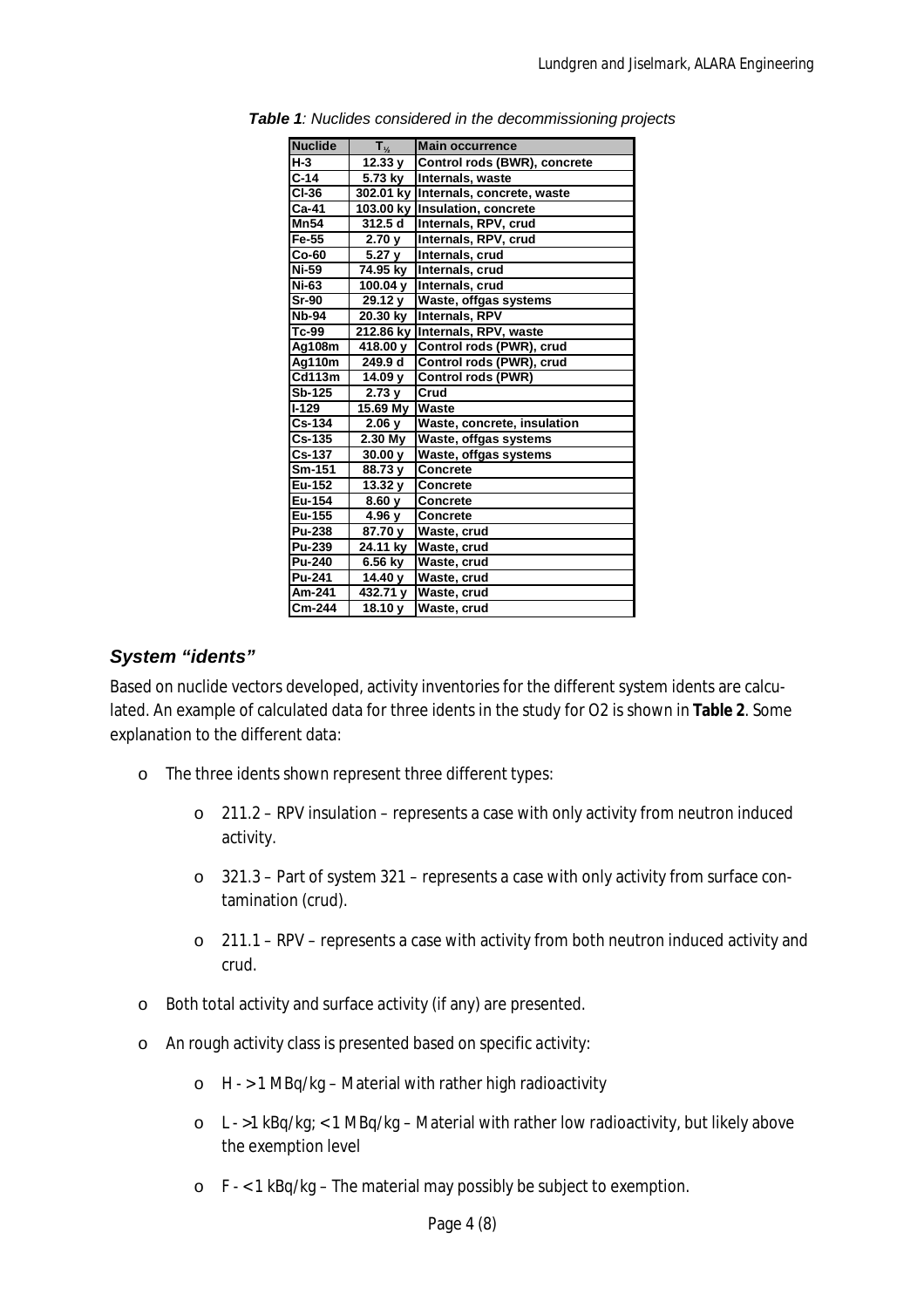- o A rough radiation level is calculated based on the specific activity for certain important nuclides:
	- o Co-60, Mn-54, Cs-134, Cs-137, Eu-152

The total number of system idents is typically about 70.

| <b>Ident</b>           | 02.211.1       |                |               | 02.211.2    | O2.321.3        |               |  |
|------------------------|----------------|----------------|---------------|-------------|-----------------|---------------|--|
| Class [F/L/H]          | н              |                |               | H           | H.              |               |  |
| Rad [µSv/h]            | $3.2E + 03$    |                | $4.3E + 01$   |             | $6.5E + 02$     |               |  |
| <b>Activity [Bq]</b>   | $4.8E + 13$    |                | $8.5E + 09$   |             | $1.6E + 11$     |               |  |
| Activity [Bq/kg]       | 7.8E+07        |                |               | $1.7E + 06$ | $7.2E + 06$     |               |  |
| Unit                   | $[Bq/m^2]$     | [Bq]           | $[Bq/m^2]$    | [Bq]        | $[Bq/m^2]$      | [Bq]          |  |
| $H-3$                  |                |                |               | $3.8E + 05$ |                 |               |  |
| $C-14$                 | 0              | $2.7E + 09$    |               | $1.9E + 07$ |                 |               |  |
| CI-36                  | $\overline{0}$ | $2.1E + 06$    |               | $1.5E + 07$ |                 |               |  |
| Ca-41                  |                |                |               | $4.0E + 08$ |                 |               |  |
| Mn54                   | $4.9E + 08$    | $3.3E + 12$    |               | $2.9E + 08$ | $1.2E + 07$     | $4.2E + 09$   |  |
| Fe-55                  | $5.7E + 09$    | $3.4E + 13$    |               | $7.2E + 09$ | $1.4E + 08$     | $4.9E + 10$   |  |
| $Co-60$                | $5.5E + 09$    | $5.5E+12$      |               | $5.6E + 08$ | $1.4E + 08$     | $4.7E + 10$   |  |
| Ni-59                  | $5.1E+07$      | $4.2E + 10$    |               | $2.4E + 04$ | $1.3E + 06$     | $4.4E + 08$   |  |
| Ni-63                  | $6.8E + 09$    | $5.1E + 12$    |               | $2.3E + 06$ | $1.7E + 08$     | $5.9E + 10$   |  |
| Sr-90                  |                |                |               |             |                 |               |  |
| Nb-94                  | 0              | $8.8E + 07$    |               |             |                 |               |  |
| Tc-99                  | $3.9E + 03$    | $5.1E + 07$    |               |             | $9.8E + 01$     | $3.4E + 04$   |  |
| Sb-125                 | $4.2E + 07$    | $2.4E + 10$    |               |             | $1.1E + 06$     | $3.6E + 08$   |  |
| $I-129$                |                |                |               |             |                 |               |  |
| Cs-134                 |                |                |               | $1.0E + 08$ |                 |               |  |
| Cs-135                 |                |                |               |             |                 |               |  |
| Cs-137                 |                |                |               |             |                 |               |  |
| Eu-152                 |                |                |               |             |                 |               |  |
| Eu-154                 |                |                |               |             |                 |               |  |
| Eu-155                 |                |                |               |             |                 |               |  |
| Pu-238                 | $1.0E + 05$    | $5.7E + 07$    |               |             | $2.5E+03$       | $8.8E + 05$   |  |
| Pu-239                 | $9.0E + 03$    | $5.1E + 06$    |               |             | $2.3E+02$       | 7.8E+04       |  |
| Pu-240                 | $1.2E + 04$    | $6.5E + 06$    |               |             | $2.9E + 02$     | $1.0E + 05$   |  |
| Pu-241                 | $3.6E + 06$    | $2.1E + 09$    |               |             | $9.1E + 04$     | $3.1E + 07$   |  |
| Am-241                 | $5.2E + 03$    | $2.9E + 06$    |               |             | $1.3E + 02$     | $4.5E + 04$   |  |
| Cm-244                 | $1.6E + 05$    | $8.9E + 07$    |               |             | $3.9E + 03$     | $1.4E + 06$   |  |
|                        | Source         | Factor         | <b>Source</b> | Factor      | Source          | <b>Factor</b> |  |
| Surface                | Crud_321       | $\overline{2}$ | 0             | 0           | <b>Crud 321</b> | 0.05          |  |
| Volume                 | 12111          |                | 12112         |             | 0               |               |  |
|                        |                |                |               |             |                 |               |  |
| Area [m <sup>2</sup> ] | 563            |                | 0             |             | 346             |               |  |
| Weight [kg]            | 620000         |                | 5000          |             | 22395           |               |  |
| [µSv/h per Bq/kg]      | 3.0E-04        |                | 3.0E-04       |             | 3.0E-04         |               |  |
| Nuclide                | Co60           |                |               | Co60        | Co60            |               |  |

*Table 2: O2 – Three examples of system idents 211.1 – RPV, 211.2 – RPV insulation, 321.3 – Part of system 321*

### **Validation**

As identified earlier the calculated activity inventories are based on a significant amount of field records. Some examples:

The fuel leakage models are based on benchmarking model data against measured data, an example shown in **Figure 1**. The same models are used for updated SARs, and the predicted leakage levels in the future operation are based on the realistic levels as specified in the SARs. Recent reactor opera-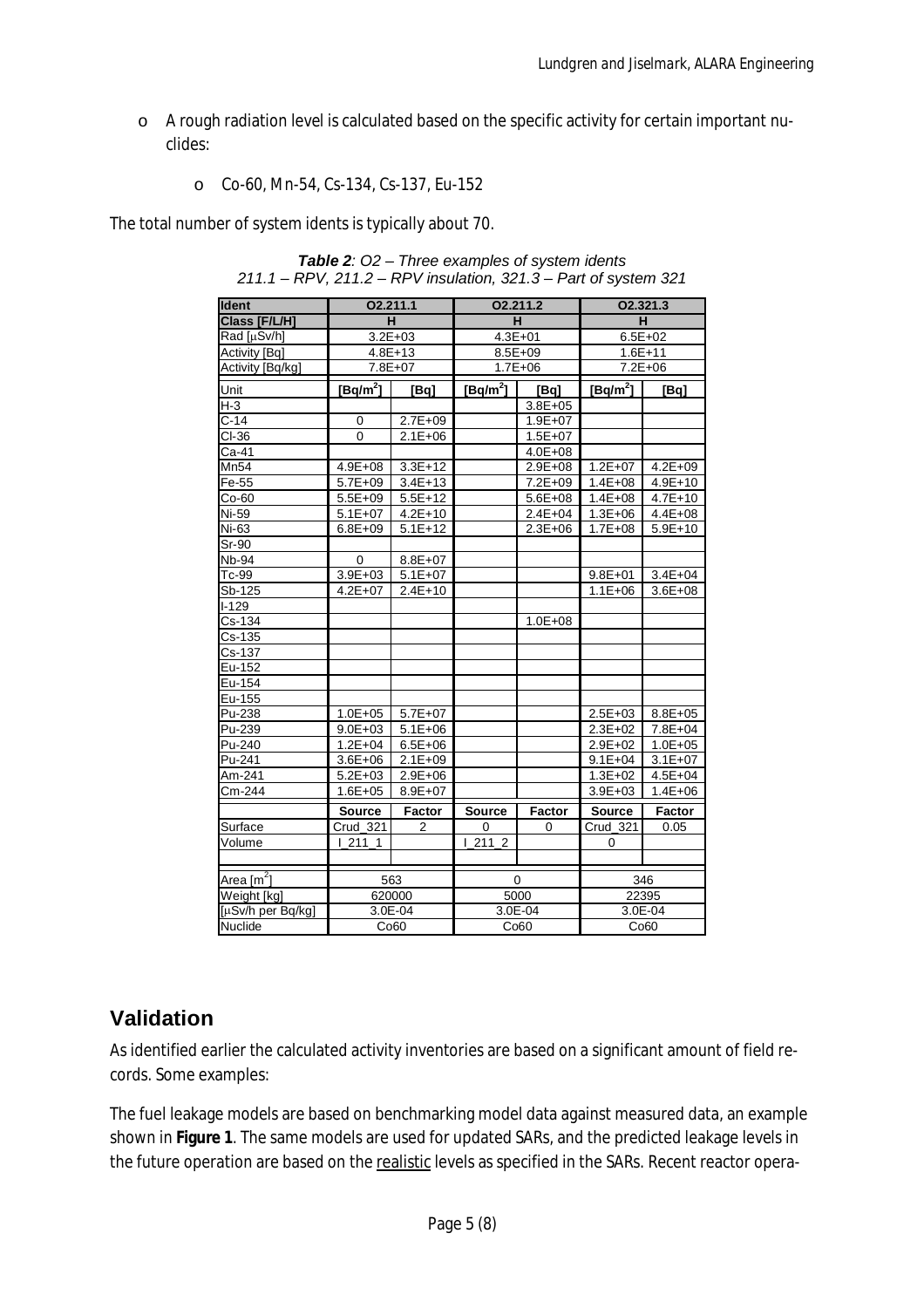**O2 - I131 & Cs137 in reactor water - Model compared to measured data**  $1.5 + 0.0$ 1.E+01  $1.5 + 02$ 1.E+03 1.E+04 1.E+05 1.E+06 1.E+07 1.E+08 1975 1980 1985 1990 1995 2000 2005 2010 2015 2020 2025 2030 2035 **[Bq/kg]** I131 Cs137 I131-Model Cs137-Mode

tion is characterized by great caution with respect to operation with fuel failures, i.e. also the realistic SAR levels are likely somewhat conservative.

*Figure 1: O2 – Measured reactor water concentrations of I-131 and Cs-137 as basis for the fuel leakage model*

An example of important field data that have been used in the decommissioning studies is shown in **Table 3**. Three large decontamination campaigns of the primary circuit have been performed in B1/2, and the removed activity has been carefully recorded. Hard-to-measure nuclides such as Ni-59 have been determined. This is valuable for validation of the calculation models. Furthemore, the measurement of actinides removed from the system surfaces can be correlated to the plants fuel failure history. B1 has been practically free from failures, while B2 had a fuel failure in 1992 resulting in about 5 g of tramp U on the core. Actinides corresponding to about 1 g of uranium are found on system surfaces after about 10 years of operation, i.e. the incorporation of actinides in the system oxides has a long memory effect that has to be considered.

| ref.date | 2007-11-01                   | 2007-11-01      | 2007-11-01      | 2007-11-01           |                          |
|----------|------------------------------|-----------------|-----------------|----------------------|--------------------------|
|          | B <sub>1</sub> /2008<br>[Bq] | B2/2007<br>[Bq] | B2/2002<br>[Bq] | <b>TOTAL</b><br>[Bq] |                          |
| $Co-60$  | $1.33E+12$                   | $2.13E+12$      | 7.55E+11        | $4.21E+12$           |                          |
| Fe-55    | $6.72E + 11$                 | $1.28E+12$      | $6.69E+11$      | 2.42E+12             |                          |
| Mn-54    | $8.01E + 08$                 | $3.98E+10$      | 7.91E+08        | $4.14E+10$           |                          |
| Ni-59    | $1.68E + 09$                 | $1.18E + 09$    | $1.63E + 09$    | $4.50E + 09$         |                          |
| Ni-63    | $2.13E + 11$                 | $1.59E + 11$    | $2.13E+11$      | $5.86E+11$           |                          |
| $Sb-125$ | $2.30E+10$                   | $6.60E+10$      | 2.44E+10        | $1.13E + 11$         |                          |
| $Tc-99$  | $8.44E + 05$                 | $3.25E + 05$    | 4.48E+05        | $1.62E + 06$         |                          |
| Pu-238   | $3.41E + 06$                 | $4.69E + 06$    | $1.52E + 07$    | 2.33E+07             | Memory effect of         |
| Pu-239   | $4.13E + 05$                 | $5.44E + 05$    | $1.76E + 06$    | $2.72E + 06$         | fuel dissolution in      |
| Pu-240   | $6.75E + 05$                 | 8.89E+05        | $2.87E + 06$    | 444E+06              | <b>B2 in 1992 (about</b> |
| Pu-241   | $1.07E + 08$                 | $1.83E + 08$    | $5.93E + 08$    | 8.83E+08             | 5 g of Tramp U           |
| Am-241   | $1.57E + 06$                 | $4.03E + 05$    | $1.30E + 06$    | $3.28E + 06$         |                          |
| Cm-244   | $3.56E + 06$                 | 5.79E+06        | 1.87E+07        | 2.81E+07             |                          |

*Table 3: Measured activity removed in three decontamination campaigns in B1/2*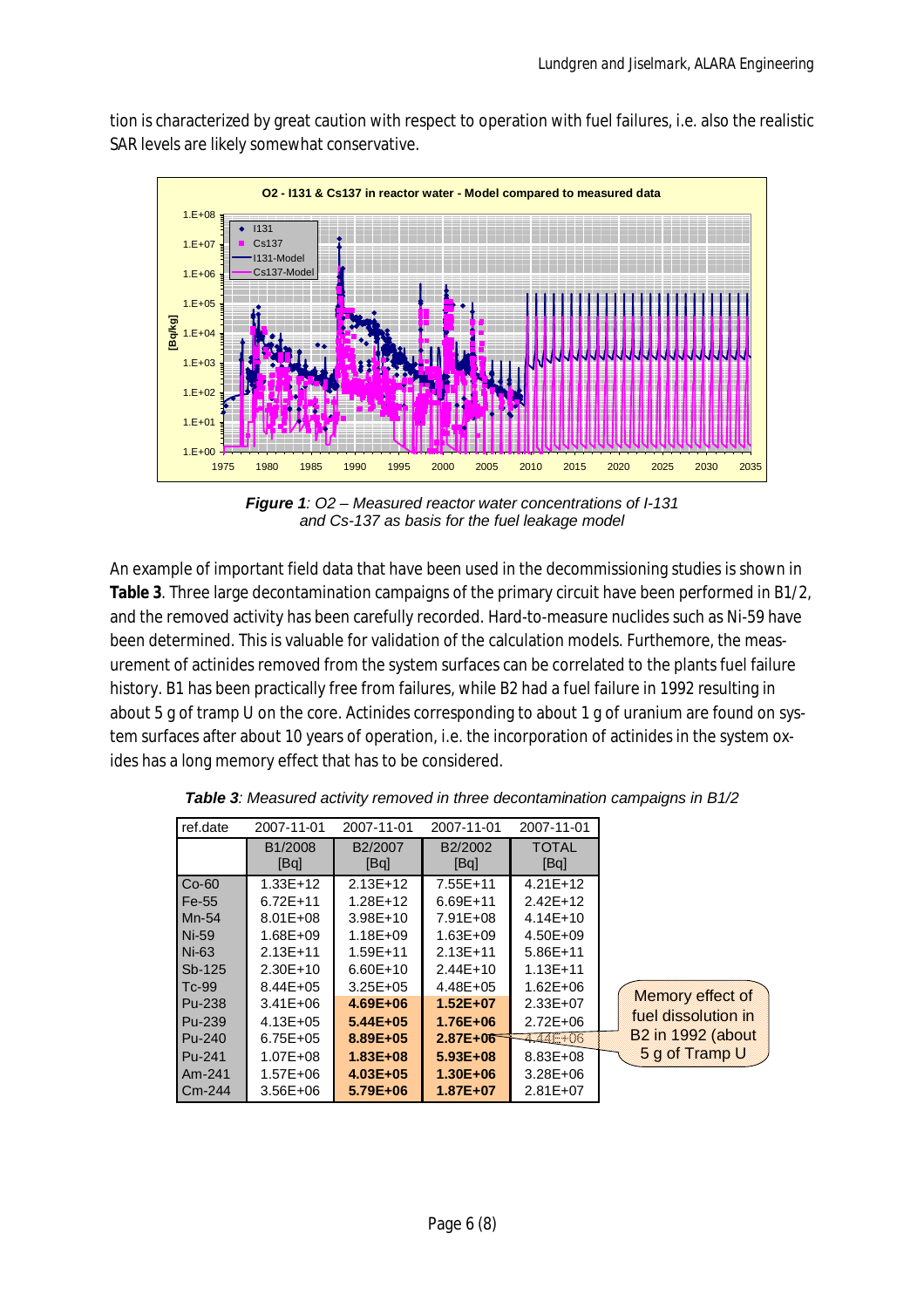Another example is the sampling and activity measurements on the biological shield and RPV insulation performed in the B1 plant, which is compared to measured data in **Table 4**. The calculated values show slightly higher level than calculated, i.e. a certain degree of conservatism is maintained.

|                |                   | Caposil [Bq/kg]   | AI sheet [Bq/kg]      |                 |  |
|----------------|-------------------|-------------------|-----------------------|-----------------|--|
| <b>Nuclide</b> | <b>Calculated</b> | <b>Measured</b>   | <b>Calculated</b>     | <b>Measured</b> |  |
| $Co-60$        | 3.3E5             | 2.4E5             | 8.4E4                 | 6.3E4           |  |
| $Cs - 134$     | 1.4E5             | 4.2F <sub>4</sub> |                       |                 |  |
| Mn-54          | 5.6E5             | 5.2E5             | 3.2E4                 | 2.0E4           |  |
| Zn-65          |                   |                   | 1.6E5                 | 6.3E4           |  |
|                |                   |                   |                       |                 |  |
|                |                   | Concrete [Bq/kg]  | Reinforcement [Bq/kg] |                 |  |
| <b>Nuclide</b> | <b>Calculated</b> | <b>Measured</b>   | <b>Calculated</b>     | <b>Measured</b> |  |
| $Co-60$        | 7.6E5             | 3.0E5             | 2.7F7                 | 6.2E6           |  |
| Mn-54          |                   |                   | 1.3E7                 | 5.3E6           |  |
| $Cs - 134$     | 9.0E4             | 5.5E4             |                       |                 |  |
| Eu-152         | 1.8E6             | 1.3E6             |                       |                 |  |
| Eu-154         | 1.6E5             | 1.2E5             |                       |                 |  |

*Table 4: B1 – Comparison between measured and calculated activity in RPV insulation and biological shield*

## **Example of calculated inventories**

A summary of calculated activity inventories in different parts of the O2 plant is shown in **Table 5** as an example. The total activity is about 38000 TBq, with a waste weight of about 3400 tonnes. The activity is dominated by the reactor internals, while waste volumes are rather equally distributed between reactor and turbine building. Dominating radionuclides are Fe-55, Co-60 and Ni-63, of which Co-60 by far dominates the radiation fields. Sr-90 and Cs-137 are important radionuclides in the offgas systems, and tritium and Eu isotopes in activated concrete in the biological shield.

The main activity is found in the reactor internals, where the uncertainty is estimated to be a factor of 2. The farther from the reactor, the lower the activity, but with increasing relative uncertainty, up to an order of magnitude. This uncertainty can have large impact on which system parts that could be exempted, i.e. the total waste volume. Note, however, no system decontaminations have been assumed, i.e. waste volumes are likely to be reduced through decontamination campaigns.